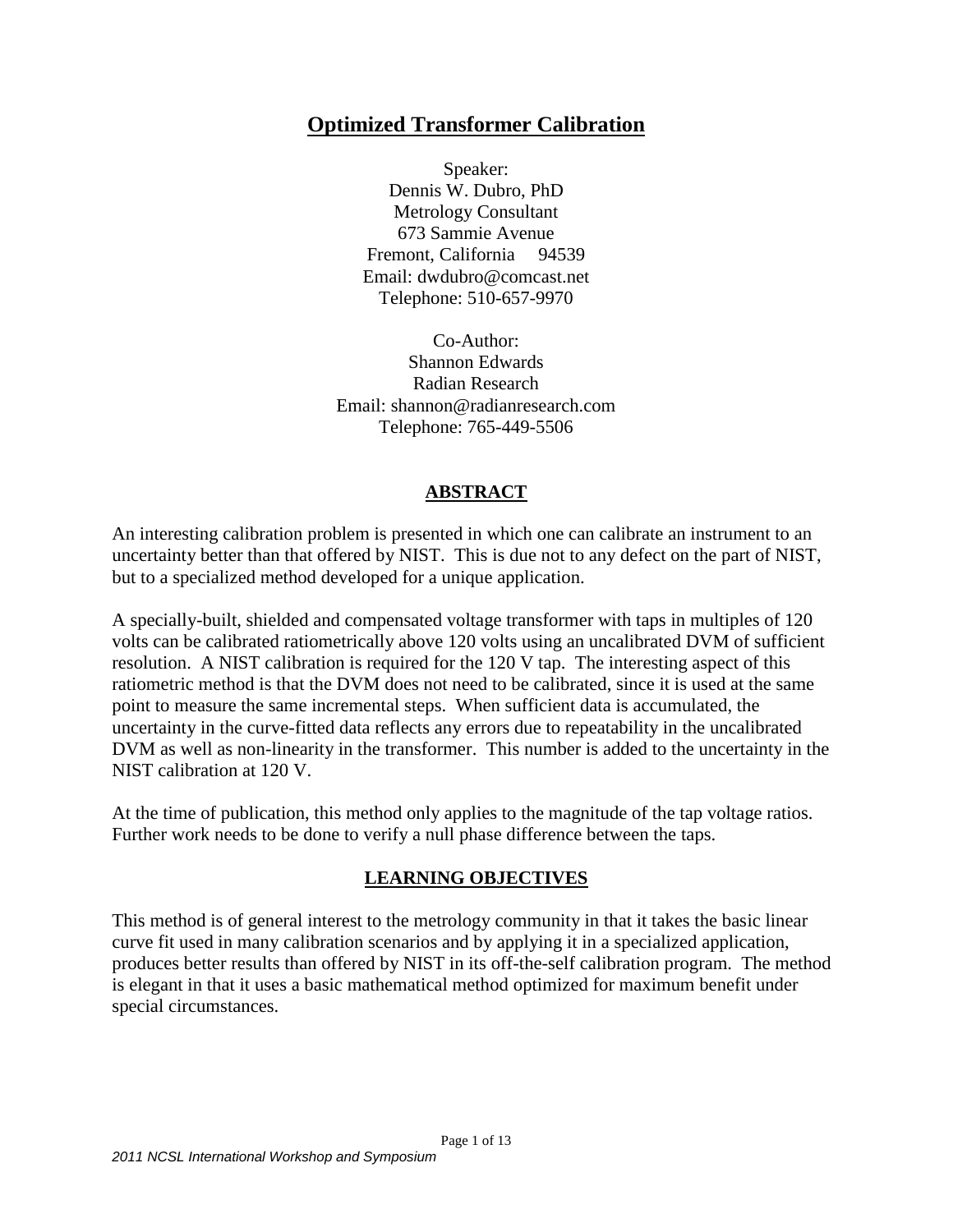## **1 -- INTRODUCTION**

One of the requirements when preparing for a 17025 accreditation is to establish and document all your calibration uncertainties. This paper deals with the ratiometric calibration to within a few tens of ppm of a high-precision, high voltage actively-compensated and guarded voltage autotransformer with equally spaced taps at 120, 240, 360, and 480 Vac . The purpose for which the transformer was built is to establish NIST traceable integral multiples of 120 Volts. Multiples of 120 Volts are the most common voltages used in power generation in the United States.

There are many reasons for wanting to create such a transformer. First, calibration costs at the National Institute of Standards and Technology (NIST, an agency of the U.S. Department of Commerce) and other National Metrology Institutes tend to have a substantial proportion of the cost of calibration proportional to the number of test points required and also tend to be expensive enough that they are usually a noticeable expense in a company's metrology budget. Being able to reduce the number of calibration points required is an asset.

Second, due to the prevalence of 120 Vac and its multiples, NIST takes great pains to offer a good AC voltage calibration uncertainty at this voltage level. Unfortunately, uncertainties at voltages other than 120 Vac often decline in quality substantially. To get low uncertainties at voltages that are multiples of 120 V, a good technique is to use ratiometric techniques to multiply the original 120 V.

Finally, NIST and most other NMI's often are not prepared to perform calibration of ratio transformers or Inductive Voltage Dividers (IVD) with voltages higher than 100 Vac

However, if you have a stable, high resolution DVM you can perform the calibration of equallyspaced taps of a ratio transformer yourself in your own lab. The following calibration method checks the linearity of the taps. Once the existence of the desired linearity is established all you need to achieve precise voltages at the other taps is a precise NIST-traceable calibration on the 120 V tap.

The next question which comes up is the uncertainty of your DVM. A good DVM  $(6 \frac{1}{2})$  digits is probably the minimum resolution) at 120 Vac is generally accurate to  $\pm$  250 ppm  $\sim$ - so what good is that when you are looking for uncertainties in the tens of ppm? The answer is that as long as the DVM is stable, you don't even need to have it calibrated. You can check the linearity of the transformer by using the DVM to measure all the equal 120 V increments -- 0 to 120, 120 to 240, 240 to 360, and 360 to 480 V. When you do your linear curve fit to the data, any nonlinearity in your transformer and the repeatability of your DVM will put upper limits on the quality of your calibration. If your curve fit gives you an uncertainty of  $\pm 500$  ppm, that is the best you can do, and you cannot use this method to get an uncertainty to  $\pm 50$  ppm. But, "the proof of the pudding is in its eating". If the curve fit gives you an uncertainty of 50 ppm, you can rely upon it.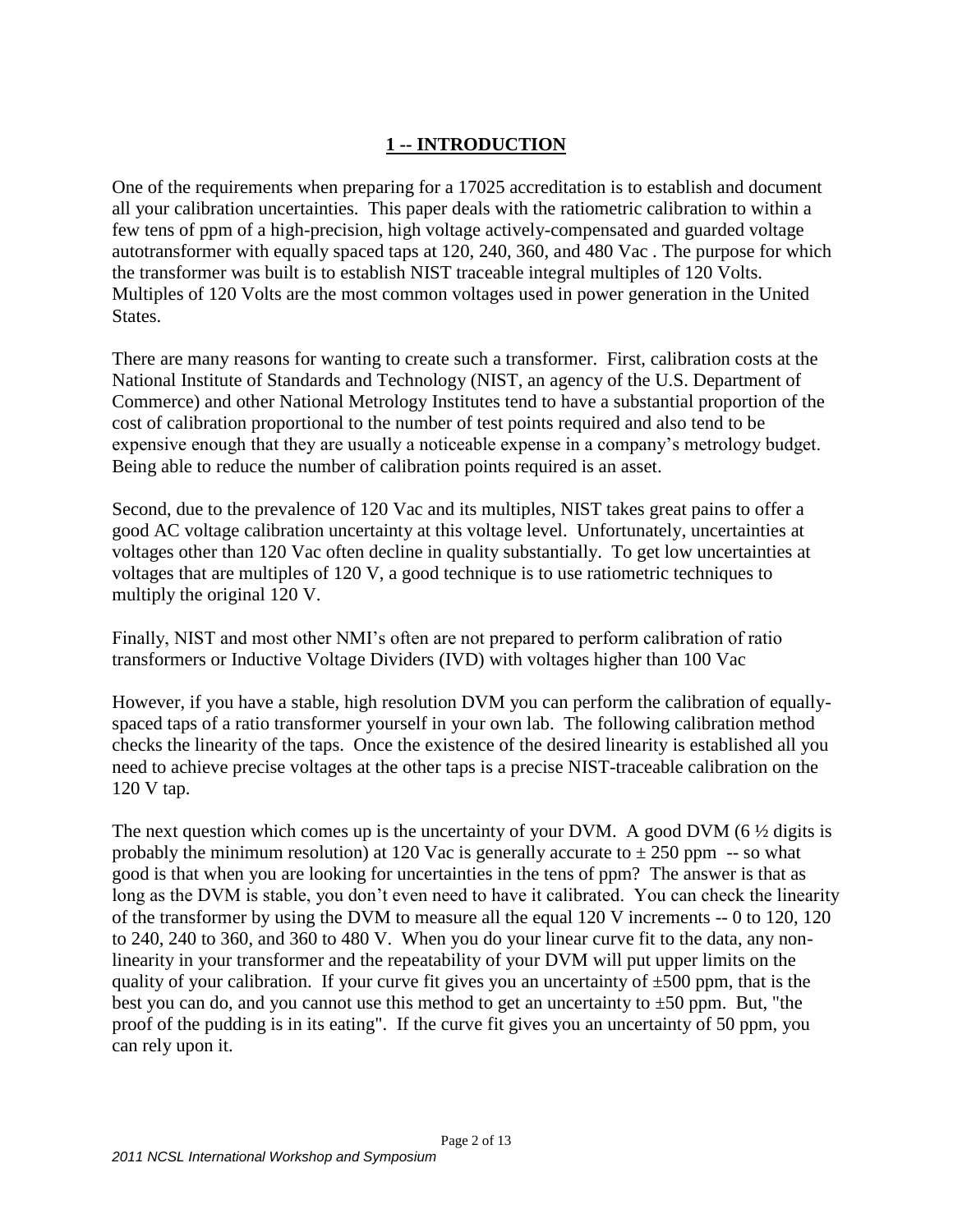The method will examine two different scenarios in calculating the final uncertainty. There are cases in metrology in which one is willing to trade some uncertainty for the sake of ease in calculation or use.

For the sake of illustration and simplicity, all 120 V measurements are scaled to 1 and the data are shown with wide scatter and significant non-linearity in the body of this paper. Then, in the Appendix, a new calculation is shown with real data at 120 V increments.

### **2 -- THE METHOD**

Step1. Get a NIST-traceable calibration on the 0 to 120 Volt tap. The uncertainty will be labeled  $\sigma_1$ , and it needs to be less than your desired final uncertainty. This value will be used in Step 6 below.

Step 2. Take a series of measurements with the DVM from each set of transformer taps. They are in increments of 120 volts each. A set of dummy data are shown in Table 1 below. As mentioned above, 120 V data is scaled to 1 for the purposes of demonstration. The average measurements from the taps run from 1.41 to 0.5 (yes -- really poor data selected to display the effect of the method)

Table 1 -- Data taken comparing the successive 120 Volt increments on the transformer taps. All data is scaled to 1 for a 120 Volt measurement. The Max Std Dev =  $0.796$  Volts. This is a very conservative estimate of uncertainty due to repeatability or instability of the DVM =  $\sigma_2$ . (A less conservative estimate is the Ave Std Dev =  $0.557$  Volts)

| Tap $#$             |       | $\overline{2}$ | 3     | 4     |
|---------------------|-------|----------------|-------|-------|
| From tap voltage of | 0     | 120            | 240   | 360   |
| To tap voltage of   | 120   | 240            | 360   | 480   |
| Voltage scaled to 1 | 1.286 | 0.667          | 1.394 | 1.031 |
| $^{\prime\prime}$   | 0.534 | 1.089          | 0.636 | 0.378 |
| "                   | 1.892 | 0.435          | 0.432 | 0.339 |
| $^{\prime}$         | 1.925 | 2.228          | 0.738 | 0.232 |
|                     |       |                |       |       |
| Ave                 | 1.41  | 1.10           | 0.80  | 0.50  |
| <b>StDev</b>        | 0.653 | 0.796          | 0.416 | 0.363 |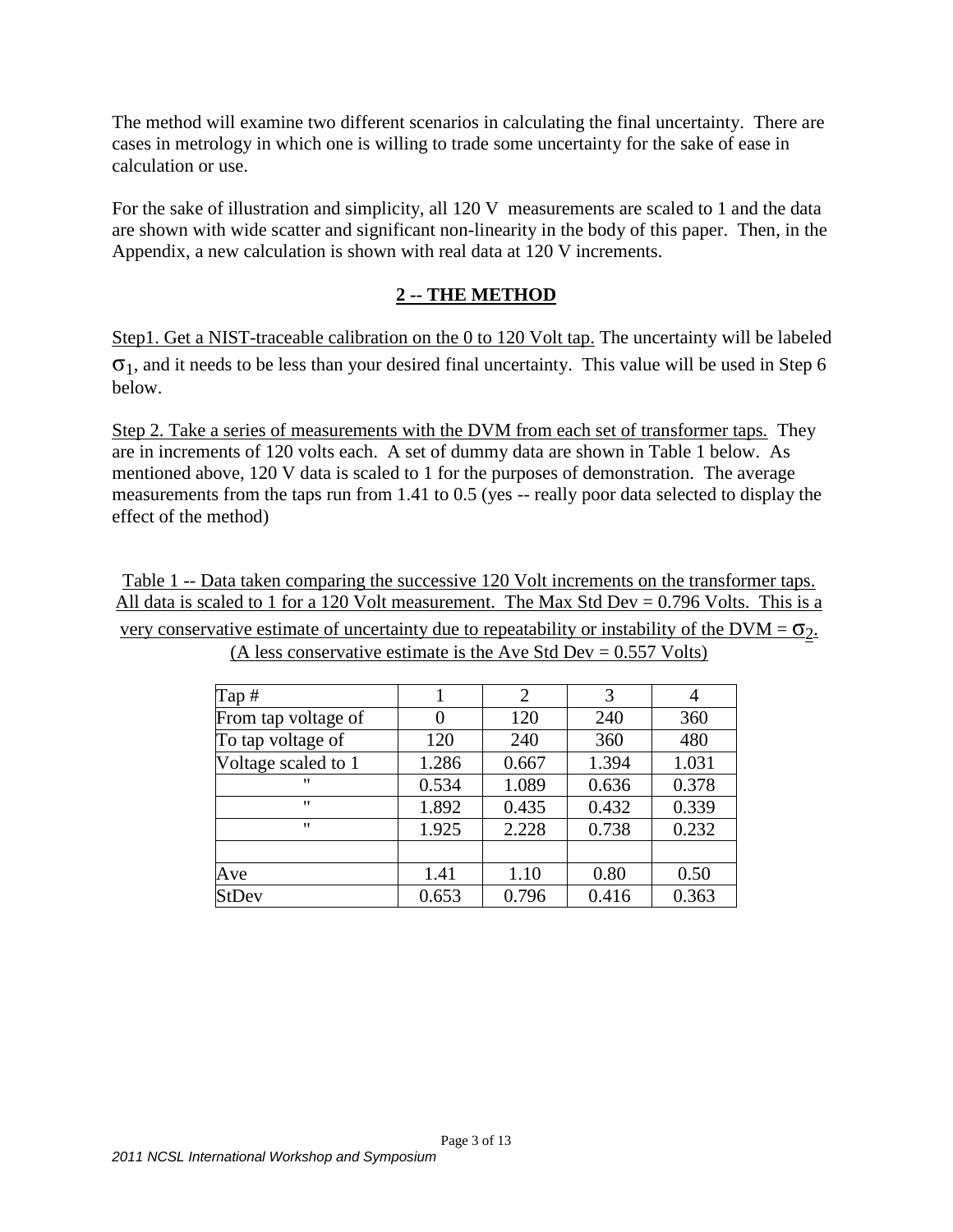Step 3. Data Analysis -- Assemble the data in a table like that shown in Table 2, below, with the x-axis composed of the tap numbers and the y-axis composed of the successive sums of the individual averaged readings. The last column shows the "Expected Values for Y". that would be measured if the taps were perfectly linear. The assembled data are illustrated in Figure 1.

|       | Composition                                           | Expected Values for Y |
|-------|-------------------------------------------------------|-----------------------|
| 0.000 |                                                       | 0.000                 |
| 1.410 | Tap $#1$                                              | 1.000                 |
| 2.514 | $Tap \# 1 + Tap \# 2$                                 | 2.000                 |
| 3.314 | $\text{Tap} \# 1 + \text{Tap} \# 2 + \text{Tap} \# 3$ | 3.000                 |
| 3.810 | Continued summation                                   | 4 000                 |

Table 2 -- Assembled Calibration Data



Figure 1 -- Assembled calibration data formed by combining the incremental measurements.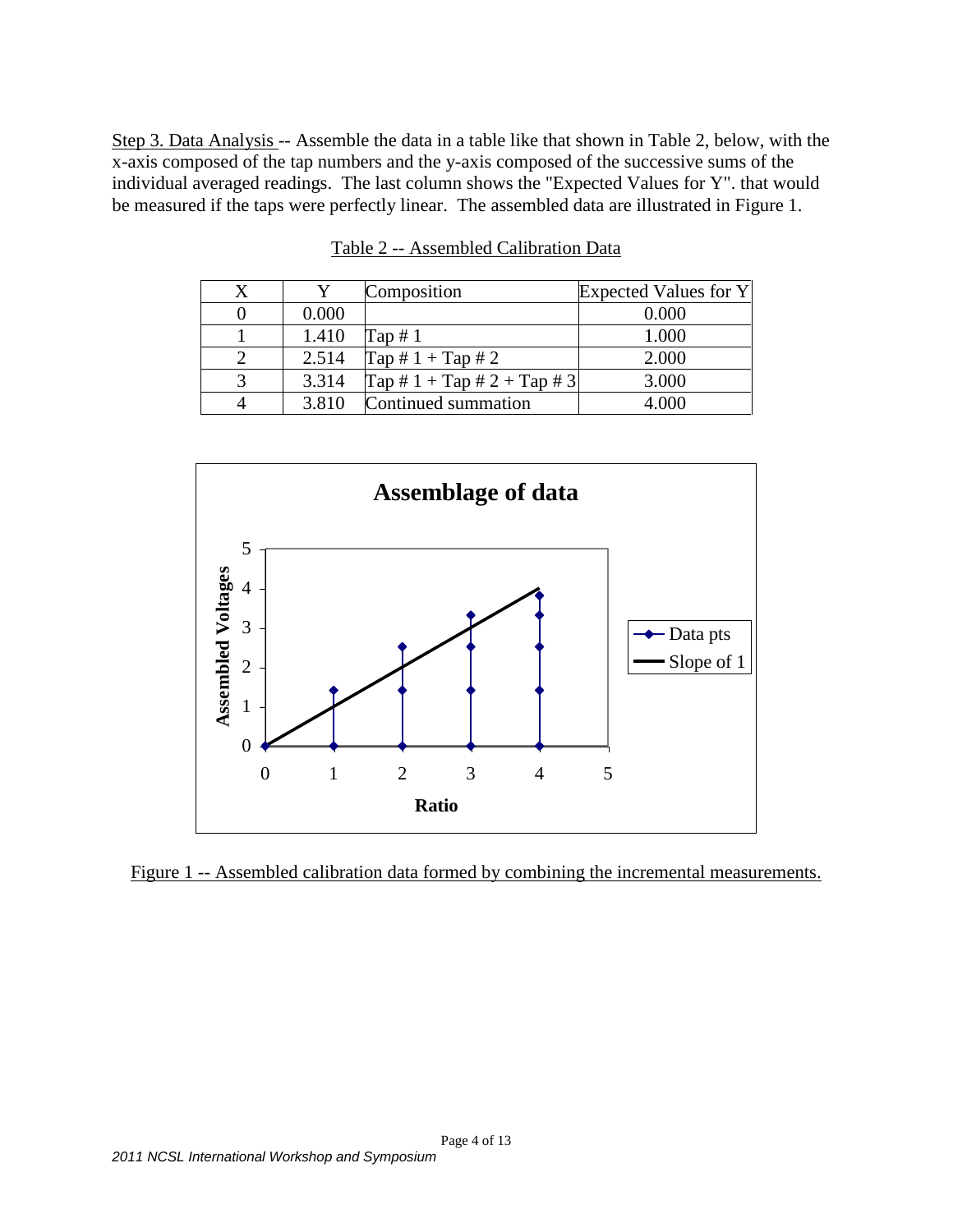Step 4. Least-squares curve fit. Do the least squares curve fit to the data as shown in Table 3 and illustrated in Figure 2 with the residuals being shown in Figure 3.

| Intercept NOT                                        |           |                              |           |          | No.  |            |            |
|------------------------------------------------------|-----------|------------------------------|-----------|----------|------|------------|------------|
| significant $=$                                      | 0.304 762 | 0.811 468<br>$\! + \!\!\!\!$ | X ave     | Y ave    | Obs. | T          |            |
| $Slope =$                                            | 0.952 381 | 0.331 28<br>$^{+}$           | 2.00      | 02.21    | 5    | 3.18245    |            |
|                                                      |           |                              |           |          |      |            |            |
| Points used in analysis (plotted points may be added |           |                              |           |          |      |            |            |
| further below)                                       |           |                              |           | 95%      |      |            |            |
| X                                                    | Y         | Predicted                    | Residuals | Interval |      | <b>LCL</b> | <b>UCL</b> |
| $\overline{0}$                                       | 0.000     | 0.3048                       | $-0.3048$ | 1.3251   |      | $-01.02$   | 01.63      |
|                                                      | 1.410     | 1.257 1                      | 0.1524    | 1.1944   |      | 00.06      | 02.45      |
| $\overline{2}$                                       | 2.514     | 2.209 5                      | 0.3048    | 1.1476   |      | 01.06      | 03.36      |
| 3                                                    | 3.314     | 3.1619                       | 0.1524    | 1.1944   |      | 01.97      | 04.36      |
| 4                                                    | 3.810     | 4.1143                       | $-0.3048$ | 1.325 1  |      | 02.79      | 05.44      |
| Average                                              |           |                              |           | 1.2373   |      |            |            |

Table 3 -- Least-Squares Curve Fit Data



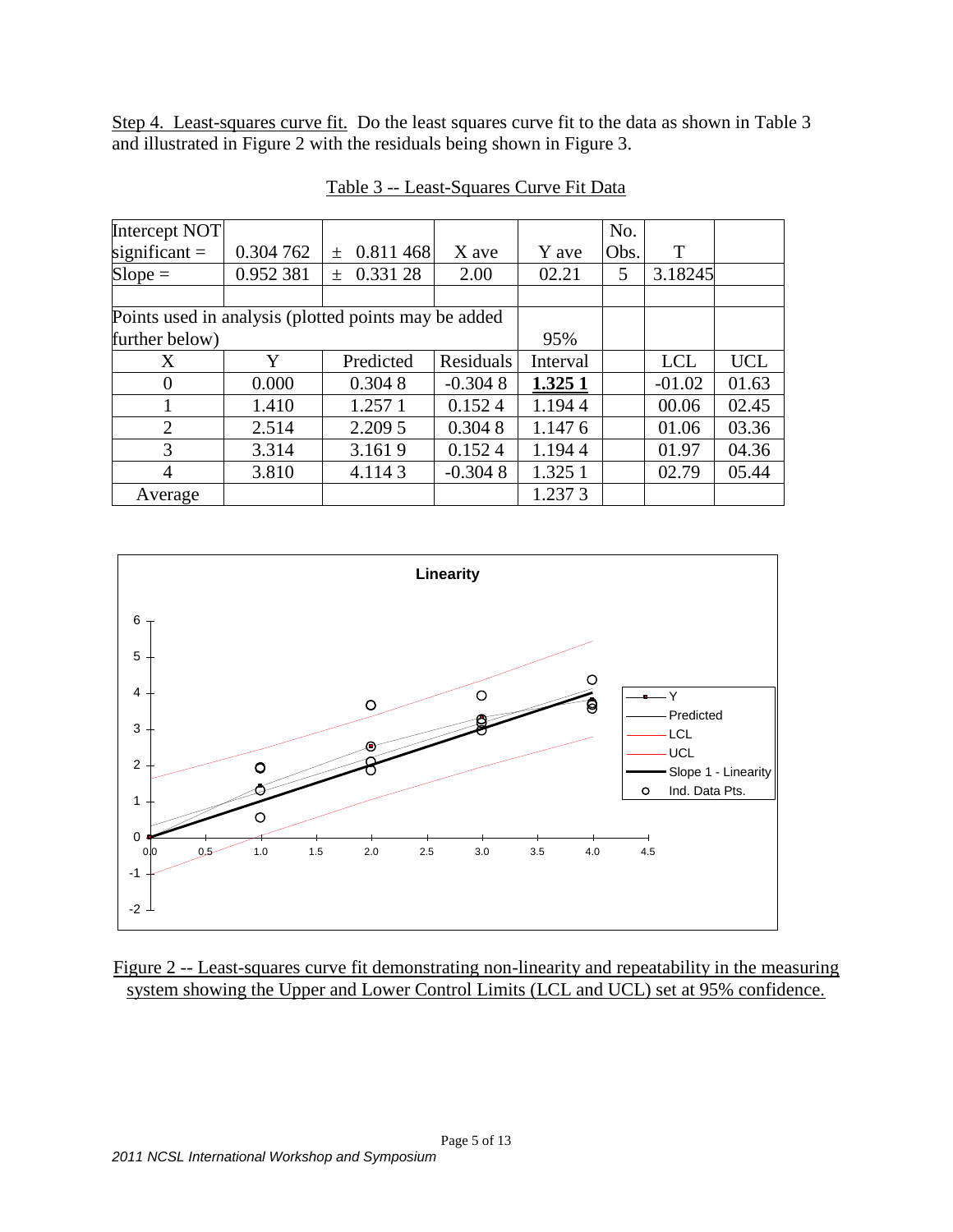

Figure 3 -- The residuals from the curve fit showing significant non-linearity

Step 5A. Choice of Uncertainty Calculation by Method A. A conservative estimate of the uncertainty due to non-linearity is the 95% confidence interval at the upper (or lower) end of the plot,  $\pm$  1.3251 Volts in this case. This is shown in the Figure 4 with a bold-face arrow and also as a bold-faced value in Table 3. The uncertainty is not easily represented as a ppm or % value, it is just a value of voltage. Since this is a 95% estimate of the uncertainty, 1/2 its value is an estimate for  $\sigma_3$  which will be used in Step 6. (a less conservative estimate would be an average of the confidence intervals for all the points, 1.2373, which is not very different from the above.)



Figure 4 -- Plot of the least-squares showing the range of the 95% confidence interval.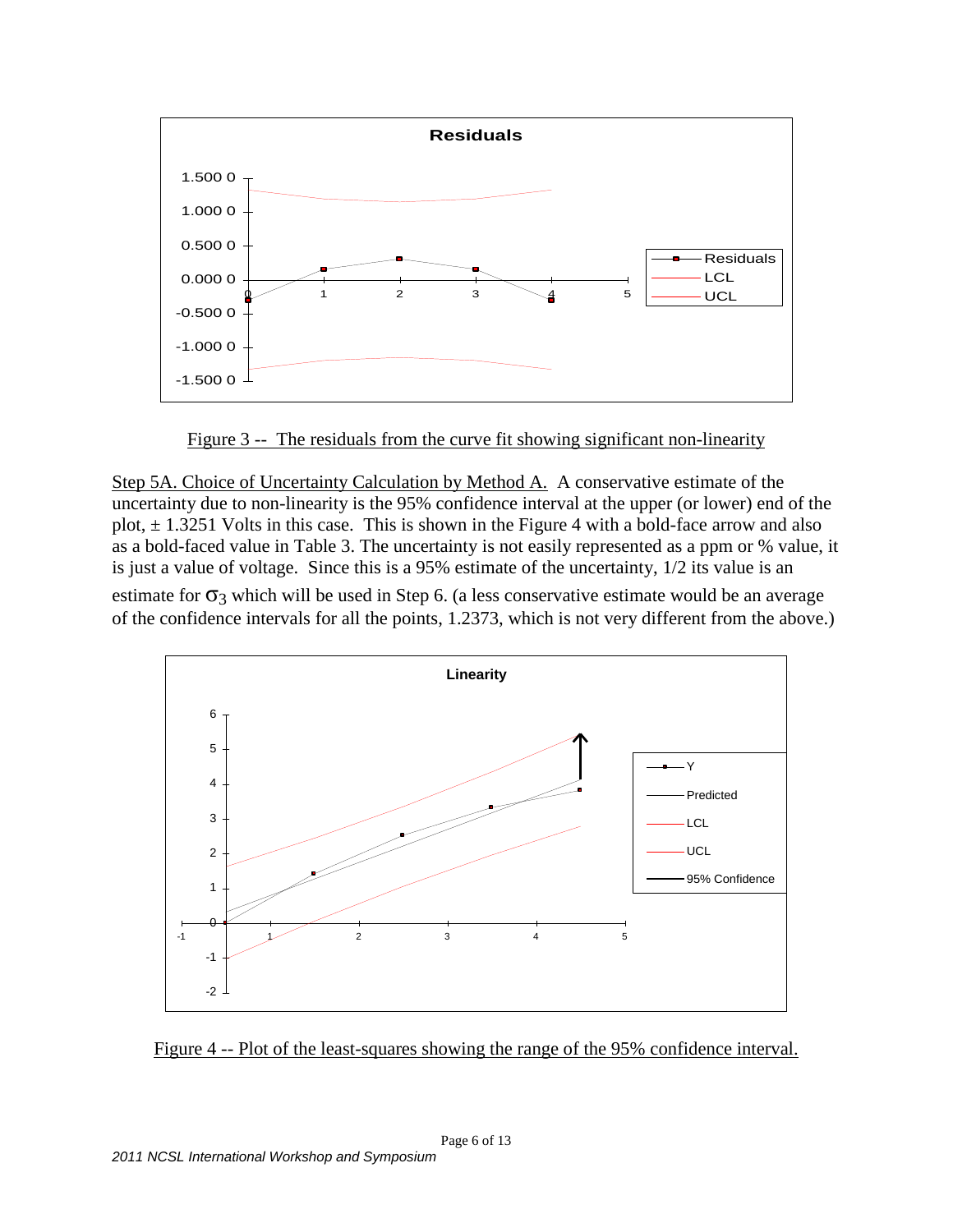The uncertainty calculated as an RSS combination of  $\sigma_1$ ,  $\sigma_2$  and  $\sigma_3$  is the best uncertainty available treating the data as a block, but it only applies if you use the Predicted values for the ratios, which are repeated in the Table 4.

| X -- Same as Nominal Ratio   Y -- Same as Measured Ratio   Predicted Ratio |       |         |
|----------------------------------------------------------------------------|-------|---------|
|                                                                            | 0.000 | 0.3048  |
|                                                                            | 1.410 | 1.2571  |
|                                                                            | 2.514 | 2.209 5 |
|                                                                            | 3.314 | 3.1619  |
|                                                                            | 3.810 | 4.1143  |

Table 4 -- Comparison of the different ratio values

In other words, a technician using the transformer all day will find it much more efficient if she can calculate her results using the nominal values of 1,2,3,4, rather than the curve-fitted values of 1.2571, 2.2095, 3.1619 and 4.1143. This is only the case if the transformer has significantly different ratio values on the taps. But considering the level of accuracy required, this may be an issue. Method B, below, addresses a solution to the problem.

Step 5B. Choice of Uncertainty Calculation by Method B. Using the Nominal Ratios rather than the Predicted introduces efficiency at the risk of increased uncertainties. That will introduce an offset into the ratios which can be estimated by averaging the individual offsets of the Predicted ratio from the Nominal ratios (dashed curve to the solid curve below), shown in bold lines in the Figure 5.



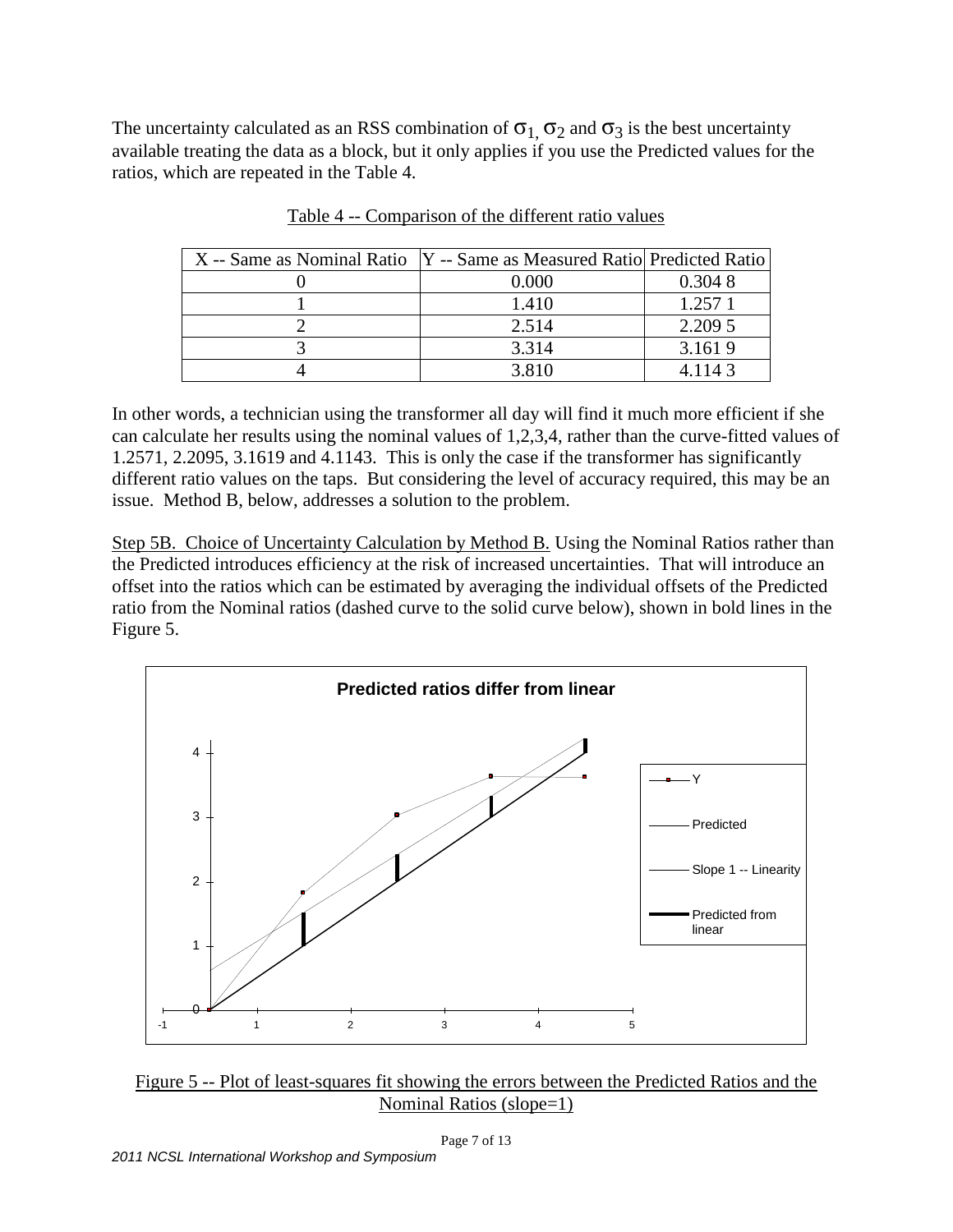| X | Y     |        |         | Predicted   Nominal Ratio   Predicted - Nominal |
|---|-------|--------|---------|-------------------------------------------------|
|   | 1.41  | 1.2571 |         | 0.2571                                          |
|   | 2.514 | 2.2095 |         | 0.2095                                          |
|   | 3.314 | 3.1619 |         | 0.1619                                          |
|   | 3.81  | 4.1143 |         | 0.1143                                          |
|   |       |        | Average | 0.1857                                          |
|   |       |        | Max     | 0.2095                                          |

Table 5 -- The difference between the Nominal Ratios and the Predicted Ratios.

This is a new uncertainty to add into the calculation,  $\sigma_4$ . It is the metrologist's choice whether he/she selects the maximum value (more conservative) or the average value. Since this is considered a rectangular distribution, one should divide it by the square root of 3 to obtain  $\sigma_4$ . The inclusion of an offset like this, for the sake of ease in calculation deviates from the strict G.U.M. method but it is sacrificing some uncertainty to facilitate ease of use.

#### Step 6. Final Uncertainty Calculation.

The combined standard uncertainty estimate consists of the RSS combination of all the components of uncertainty.

- $\sigma_1$  -- uncertainty (From NIST or some other source) for the 0 to 120 V tap. As a first estimate, this would be the final standard uncertainty just for Tap #1. However, depending upon how the transformer is used and the stability of its primary power supply, it may need to be combined with  $\sigma_2$ .
- $\sigma_2$  -- uncertainty due to instability of 6 1/2 DVM or some other source.
- $\sigma_3$  -- uncertainty due to non-linearity and any additional Type A uncertainty.

 $\sigma_4$  -- extra uncertainty due to offset by using nominal tap values in Method B.

 $\sigma_2$  and  $\sigma_3$  and  $\sigma_4$  as applicable) need to be combined with  $\sigma_1$  for Tap #'s 2,3 and 4.

A general combined standard uncertainty for all taps is given below.

$$
\sigma_C = \sqrt{(\sigma_1^2 + \sigma_2^2 + \sigma_3^2 \text{ for a Method A Calculation})}
$$

Method B deviates from proper statistical methods and in the opinion of the authors,  $\sigma_4$  is best added arithmetically, since as a roughly constant offset it is less likely to cancel out with some of the other uncertainties.

$$
\sigma_C = \sqrt{(\sigma_1^2 + \sigma_2^2 + \sigma_3^2} + \sigma_4
$$
 for a Method B California.

Page 8 of 13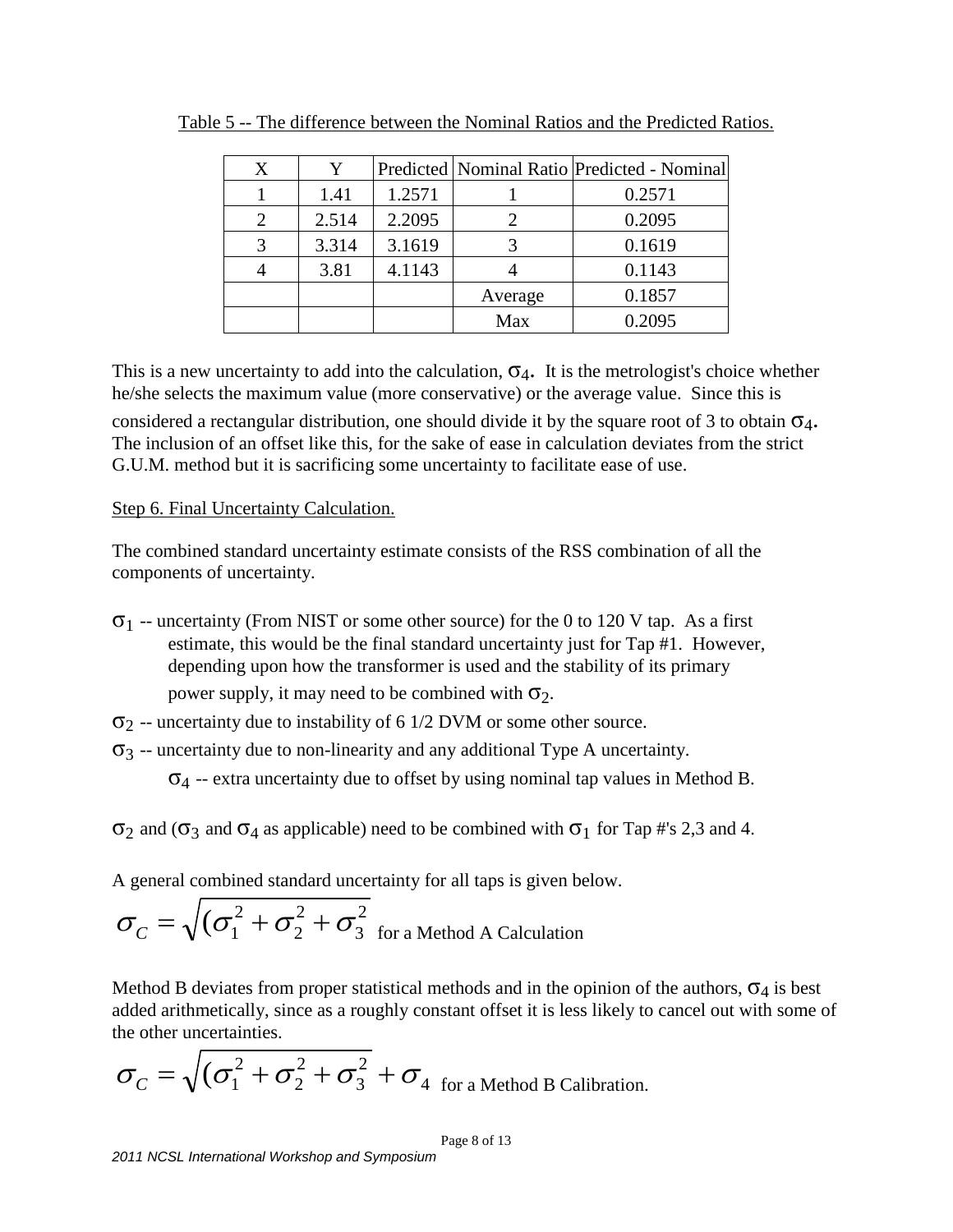The appropriate Expanded Combined Uncertainty is given by  $2 * \sigma_C$ .

On the other hand, in opposition to Method A or Method B, one may, on a case by case basis, by sharpening one's pencil and doing significantly more mathematical work, compute more accurate uncertainties for some of the individual taps. Many times that would be excessive work for the application.

## **3 -- CONCLUSION**

Using an uncalibrated DVM, we have presented a method to verify the linearity of equally spaced taps on a voltage transformer, which given a traceable calibration on one tap, extends the calibration to the other taps. This method only applies to the magnitude of the tap ratios. It does not extend to the phase. If the transformer presents a phase difference between the taps, the method fails to provide a traceable calibration. In order to complete the calibration, a number of experimental methods are being examined to demonstrate a null difference in phase, but the authors have not found one which meets the criterion. This will be the result of a future presentation.

# **APPENDIX**

In the body of this paper, the calibration method was illustrated with "dummy" data that displayed significant errors that could be easily seen. In this Appendix, the calculation is presented with real data in a semi-tabulated format, below. The real transformer has an additional tap at 600 Vac.

Notes for the calculations below:

1 In the illustrated calculation in the body of this paper, all the data were scaled to 1 for convenience. In using real data, the incremental voltages were not centered around 120 volts but a slightly lower value. This could be for a variety of reasons, but since we are proposing using an uncalibrated DVM, the actual reason is not important.

In order to establish whether the slope of the curve fit is equivalent to 1, we needed to use the average value of all the incremental measurements, 119.999 ,797 and plot the data accordingly. After the fit was performed, the slope of  $119.999857 \pm 0.000114$  was not found to be significantly different from the average "Slope = 1" value of 119.999 ,797. It could be argued that use of the nominal tap voltages can be used without additional correction. However, this lack of significance could be due to a lack of sufficient degrees of freedom. For the sake of illustration and exactness, an additional uncertainty,  $\sigma_4$ , will still be calculated, below, if the nominal values of the current taps are to be used, rather than the predicted values.

To reaffirm and clarify the terminology, there are two types of linearity involved in this discussion. The first type refers to whether the data fit a straight line. In fact, there is at least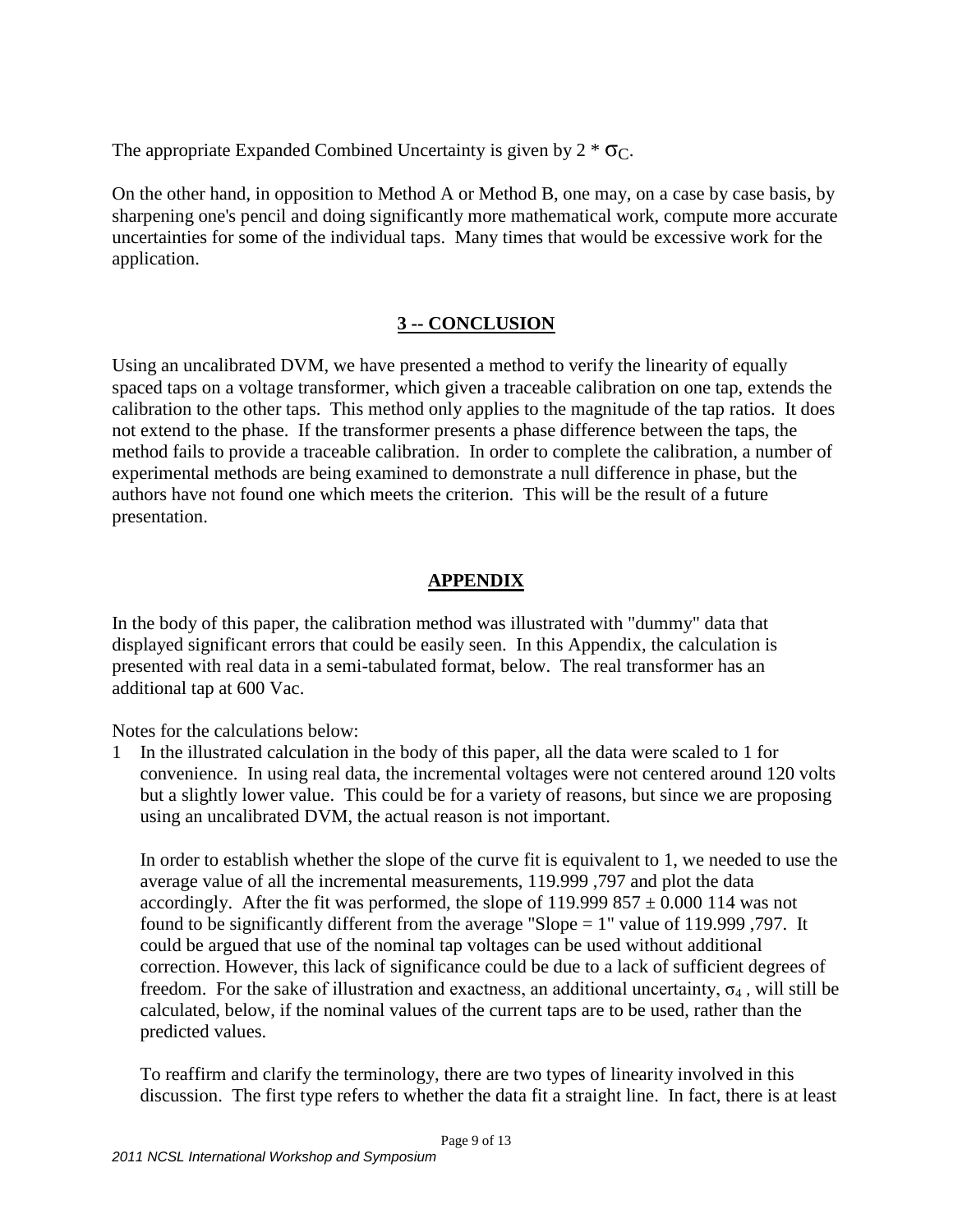some 2nd order curvature to the data. The second type refers to whether the 1st order curve fit goes through zero, i.e. if the Intercept is zero. In fact, the Intercept is significantly different from zero.

2 For the real calculation, we need a value for the repeatability. The repeatability for each level of incremental voltage is measured experimentally. However, the incremental measurements are used to verify the linearity of the transformer, but we will be using the transformer at its tap values. The repeatability from 0 to 480 V is not necessarily the repeatability of the incremental 120 V values. We could measure the repeatability at each tap, but we are not using a calibrated DVM, so the values measured would be questionable. We examined two methods of determining the repeatability for each tap in order to increase our confidence in our results. There were 11 test points at each incremental value. For the first method, we obtained 11 summed increments of the taps and calculated the standard deviation of the 11 values. In the second method, we took an RSS combination of the successive standard deviations. So, for example, the repeatability (rep) for the 360 V tap is the RSS combination of rep<sub>(0-120)</sub>, rep<sub>(120-240)</sub>, and rep<sub>(240-360)</sub>. Both methods gave roughly equivalent values. We used the second method for these calculations.

|               | Experimental Data (incremental measurements between taps) |              |              |              |             |  |  |  |
|---------------|-----------------------------------------------------------|--------------|--------------|--------------|-------------|--|--|--|
| #             | 0 to 120V                                                 | 120 to 240V  | 240 to 360V  | 360 to 480V  | 480 to 600V |  |  |  |
|               | (Volts)                                                   | (Volts)      | (Volts)      | (Volts)      | (Volts)     |  |  |  |
|               | 119.999, 552                                              | 119.999, 683 | 119.999, 829 | 119.999, 881 | 120.000,023 |  |  |  |
|               | 119.999, 552                                              | 119.999, 690 | 119.999, 829 | 119.999, 866 | 120.000,031 |  |  |  |
| $\mathcal{R}$ | 119.999, 566                                              | 119.999, 683 | 119.999, 829 | 119.999, 878 | 120.000,028 |  |  |  |
| 4             | 119.999, 570                                              | 119.999, 697 | 119.999, 836 | 119.999, 885 | 120.000,016 |  |  |  |
| 5             | 119.999, 557                                              | 119.999, 690 | 119.999, 829 | 119.999, 878 | 120.000,043 |  |  |  |
| 6             | 119.999, 549                                              | 119.999, 697 | 119.999, 829 | 119.999, 866 | 120.000,038 |  |  |  |
|               | 119.999, 549                                              | 119.999, 683 | 119.999, 829 | 119.999 .873 | 120.000,038 |  |  |  |
| 8             | 119.999, 557                                              | 119.999, 690 | 119.999, 841 | 119.999, 863 | 120.000,045 |  |  |  |
| 9             | 119.999, 563                                              | 119.999, 697 | 119.999, 841 | 119.999, 863 | 120.000,031 |  |  |  |
| 10            | 119.999, 542                                              | 119.999, 690 | 119.999, 841 | 119.999, 873 | 120.000,031 |  |  |  |
|               | 119.999, 557                                              | 119.999, 690 | 119.999, 841 | 119.999, 873 | 120.000,043 |  |  |  |

Experimental Data (incremental measurements between taps)

Average Values

| 119.999 ,556 | 119.999 ,690 | 119.999 ,834 | 119.999 ,873 | 120.000 ,033 | Std Deviations

0.000 ,008 0.000 ,006 0.000 ,006 0.000 ,008 0.000 ,009

Overall average to establish ideal slope (see Note 1 in the text, above, for an explanation of this number)

119.999 ,797

Successive RSS of the Std Dev's (see Note 2 in the text, above, for an explanation of these numbers)

0.000 ,008 0.000 ,010 0.000 ,011 0.000 ,014 0.000 ,016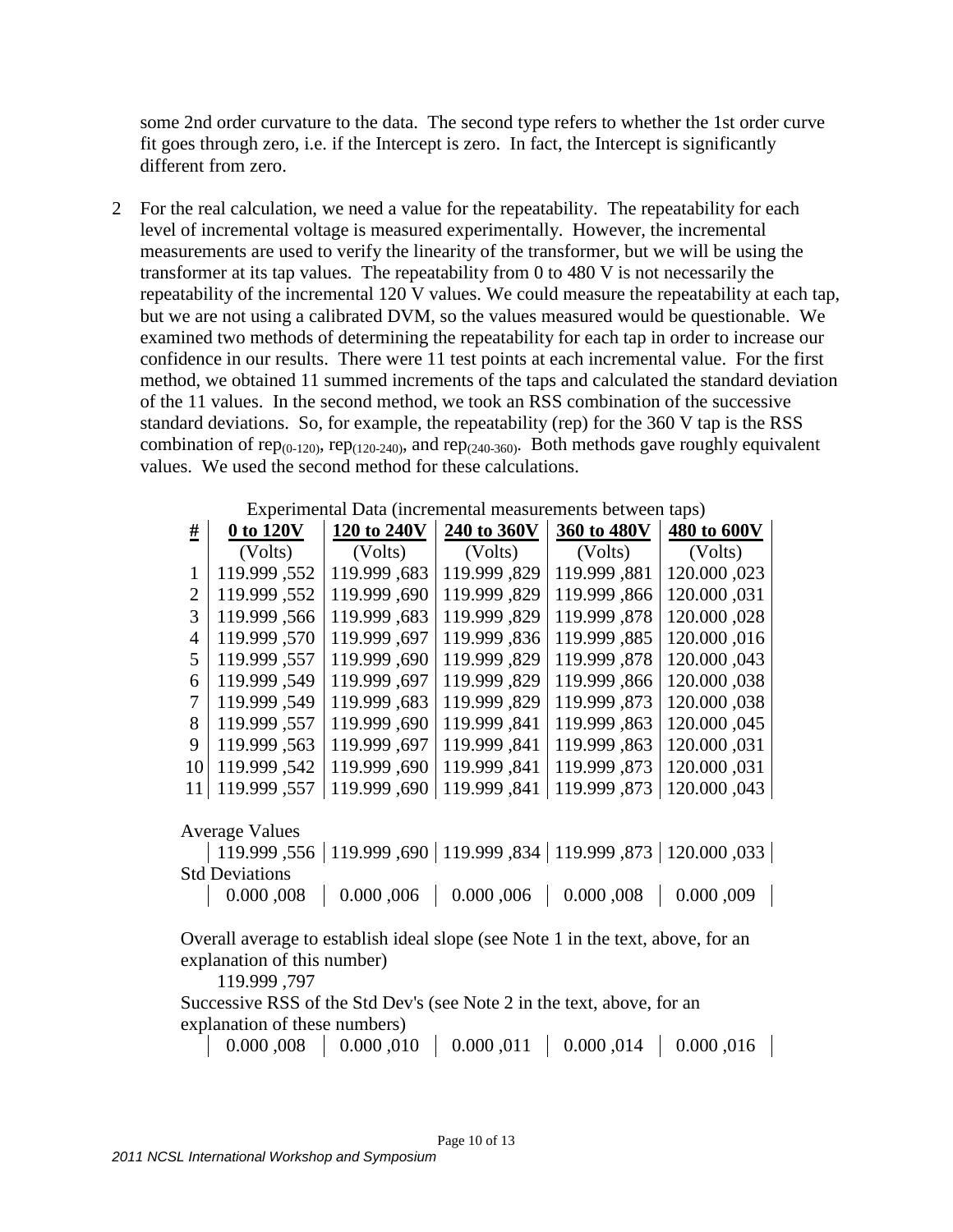Assembled data for the curve fit

| 0 to 120V |                                                                           | 120 to 240V   240 to 360V   360 to 480V   480 to 600V |  |
|-----------|---------------------------------------------------------------------------|-------------------------------------------------------|--|
|           | , 985, 998,999   952, 998,999   979   979, 989, 952   556   989,999   556 |                                                       |  |

Data Analysis

|                         |                                                          |           |                  | 95% Conf.       |          |            |
|-------------------------|----------------------------------------------------------|-----------|------------------|-----------------|----------|------------|
| $\overline{\mathbf{X}}$ |                                                          | Predicted | <b>Residuals</b> | <b>Interval</b> | LCL      | <b>UCL</b> |
|                         | 1   119.999 ,556   119.999 ,450   0.000 ,105             |           |                  | 0.000,455       | 119.9990 | 119.9999   |
|                         | 2   239.999, 307   -0.000, 302                           |           |                  | 0.000,410       | 239.9989 | 239.9997   |
|                         | $3   359.999, 079   359.999, 164   -0.000, 084$          |           |                  | 0.000,394       | 359.9988 | 359.9996   |
|                         | $4 \mid 479.998, 952 \mid 479.999, 020 \mid -0.000, 068$ |           |                  | 0.000,410       | 479.9986 | 479,9994   |
|                         | 5   599.998, 985   599.998, 877   0.000, 109             |           |                  | 0.000,455       | 599.9984 | 599.9993   |

Intercept =  $-0.000\,406 \pm 0.000\,377$ . This intercept is significantly different from 0. Slope = 119.999 857  $\pm$  0.000 114. This slope is not significantly

different from the "Slope  $=1$  " average value found. See Note 1, above.

The results of the fit are shown below in Figure A1. As is easily seen, the transformer is so linear that the spread of points, residuals and the 95% confidence limits all merge into a single line. One needs to go to the residuals in Figure A2 to get visual resolution. The residuals show a slight curvature, which indicates a slight deviation from true linearity. This could be a true nonlinearity in the transformer or a measurement artifact introduced by the high voltages in the DVM. The figure also shows that the predicted values different from the nominal tap voltages by a small amount, similar in magnitude to the residuals.



Page 11 of 13 *2011 NCSL International Workshop and Symposium*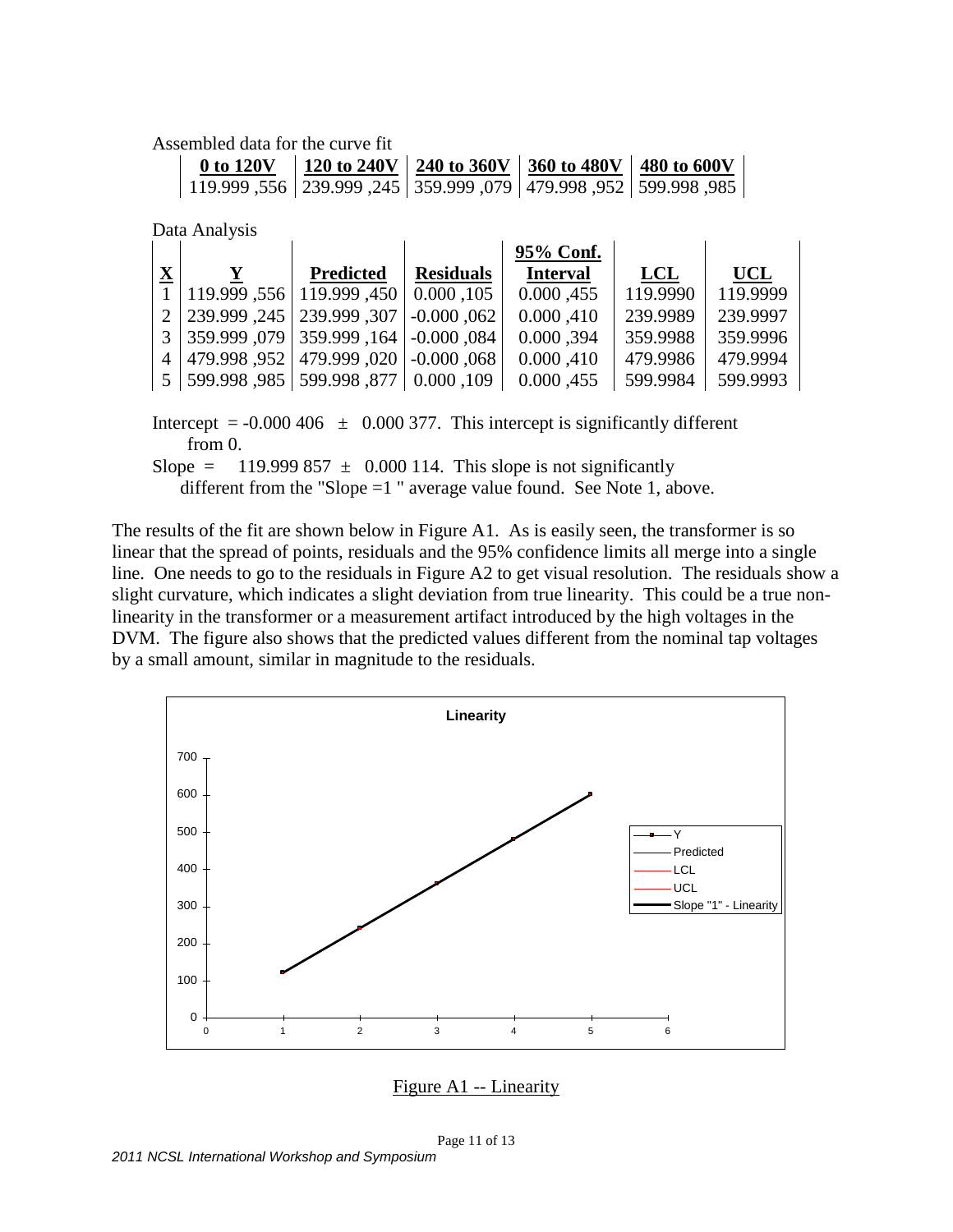

Figure A2 The "Dev from linear" curve shows the deviation from a linear average "slope =  $1$ " of 119.999, 797

Components of uncertainty from the various sources <u>120V 240V 360V 480V 600V</u>  $\sigma_1$  -- Calibration from NIST @ 120 V -- Standard uncertainty = 2.5 ppm  $\vert 0.000, 300 \vert 0.000, 600 \vert 0.000, 900 \vert 0.001, 200 \vert 0.001, 500 \vert$  $σ<sub>2</sub> - Repeatedability (standard deviations)$ | 0.000,008 | 0.000,010 | 0.000,011 | 0.000,014 | 0.000,016 |

 $\sigma_3$  --Uncertainty due to curve fit (including non-linearity). This value was taken from the magnitude of the 95% confidence limits from the curve fit (0.000 ,455), which was then divided by 2 to obtain a 1 sigma value.

 $-$  \* 0.000, 0.000, 0.000, 0.000, 0.000, 0.000, 0.000, 0.000  $\mid$  0.000  $\sigma_4$  -- Additional uncertainty when using the nominal value of the voltage tap. The largest deviation from the nominal (straight-line) shown in Figure A1 is 0.000 ,370. This is taken to follow a uniform distribution, so it was divided by the square root of 3 to obtain a 1 sigma value.

--- \* 0.000 ,234 0.000 ,234 0.000 ,234 0.000 ,234

Expanded Uncertainty by Method A in volts

$$
=2*\sqrt{(\sigma_1^2+\sigma_2^2+\sigma_3^2}
$$

|                                                      | $0.000, 600*$                                                                                                                                                                                                                                                                                 |  |  | $0.001$ , 284   $0.001$ , 857   $0.002$ , 443   $0.003$ , 035 |  |  |  |
|------------------------------------------------------|-----------------------------------------------------------------------------------------------------------------------------------------------------------------------------------------------------------------------------------------------------------------------------------------------|--|--|---------------------------------------------------------------|--|--|--|
| Expanded Uncertainty by Method A in ppm of tap value |                                                                                                                                                                                                                                                                                               |  |  |                                                               |  |  |  |
| 5 $0*$                                               |                                                                                                                                                                                                                                                                                               |  |  |                                                               |  |  |  |
|                                                      | $\sim$ 0 $\sim$ 1 $\sim$ 1 $\sim$ 1 $\sim$ 1 $\sim$ 1 $\sim$ 1 $\sim$ 1 $\sim$ 1 $\sim$ 1 $\sim$ 1 $\sim$ 1 $\sim$ 1 $\sim$ 1 $\sim$ 1 $\sim$ 1 $\sim$ 1 $\sim$ 1 $\sim$ 1 $\sim$ 1 $\sim$ 1 $\sim$ 1 $\sim$ 1 $\sim$ 1 $\sim$ 1 $\sim$ 1 $\sim$ 1 $\sim$ 1 $\sim$ 1 $\sim$ 1 $\sim$ 1 $\sim$ |  |  |                                                               |  |  |  |

\* See asterisk comment on next page.